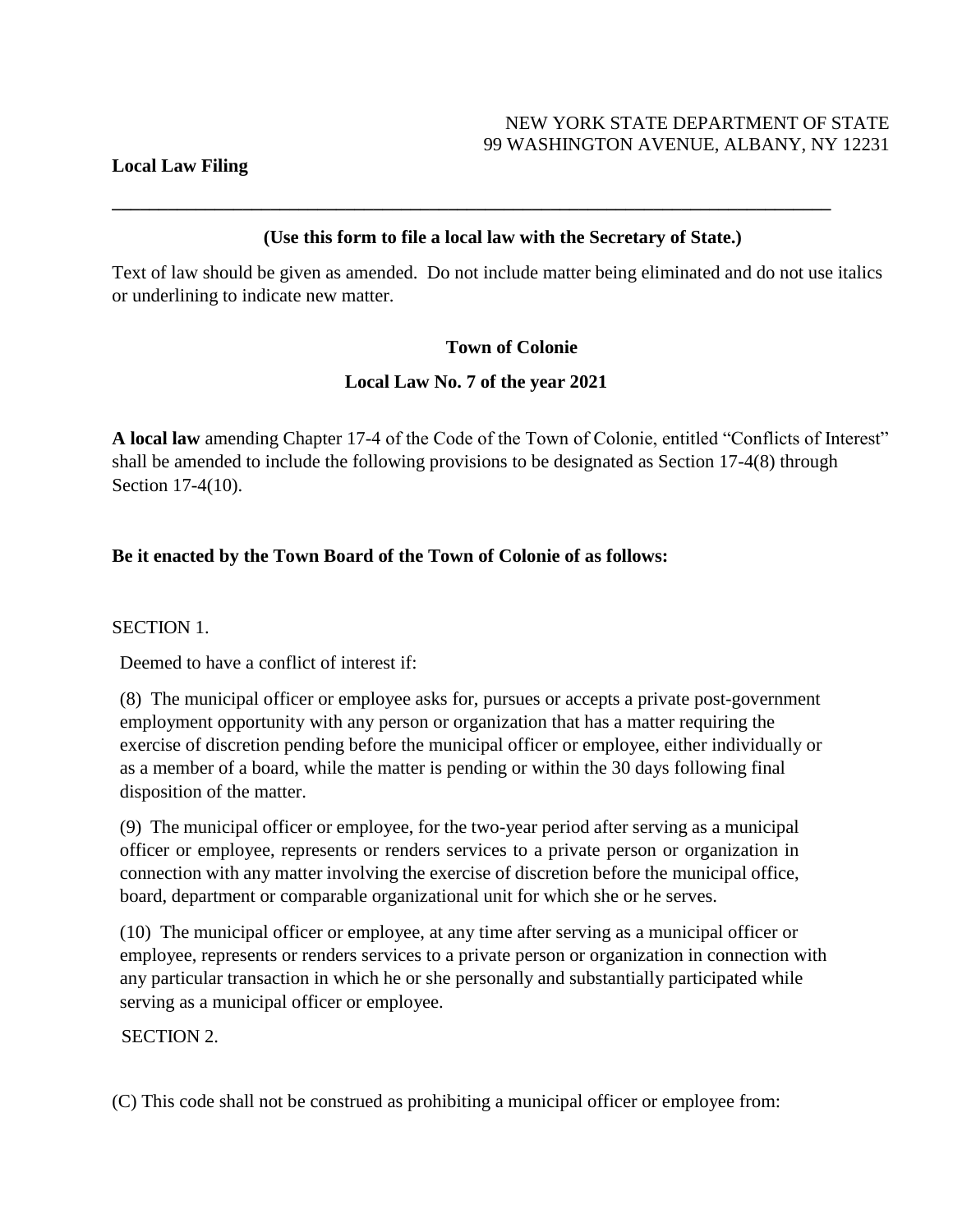- (a) representing herself or himself, or her or his spouse or minor children before the municipality; or
- (b) asserting a claim against the municipality on her or his own behalf, or on behalf of her or his spouse or minor children.

#### SECTION 3. SEQR

The Town Board hereby determines that this is an unlisted action that will not have a significant effect on the environment and, therefore, no other determination or procedure under the State Environmental Quality Review Act ("SEQRA") is required.

### SECTION 4. EFFECTIVE DATE.

This local law shall take effect upon its proper filing with the Office of the Secretary of State.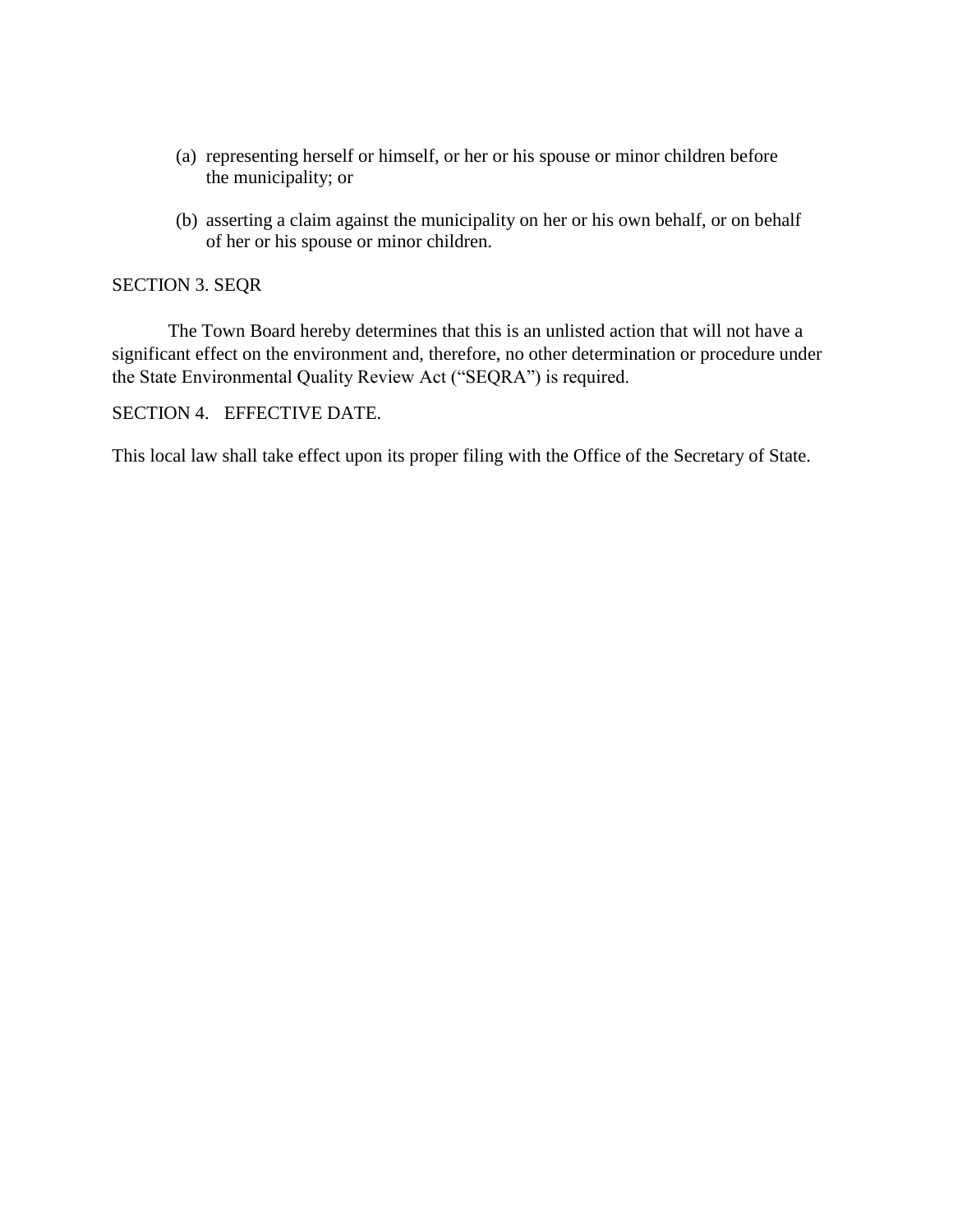### **(Complete the certification in the paragraph that applies to the filing of this local law and strike out that which is not applicable.)**

# **1. (Final adoption by local legislative body only.)**

I hereby certify that the local law annexed hereto, designated as local law No. 7 of 2021 of the **Town of Colonie** was duly passed by the Town Board on December 16, 2021 in accordance with the applicable provisions of law.

## 2. **(Passage** by **local legislative body with approval, no disapproval or repassage after disapproval by the Elective Chief Executive Officer'.)**

I hereby certify that the local law annexed hereto, designated as local law No. of 20 of the (Town) of was duly passed by the on 20\_, and was (approved)(not disapproved)(repassed (Name of Legislative Body) after disapproval) by the and was deemed duly adopted on 20 in accordance with the applicable provisions of law.

# **3. (Final adoption by referendum.)**

I hereby certify that the local law annexed hereto, designated as local law No. of 20 of the (  $-)(Town)($  of was duly passed by the on 20\_, and was (approved)(not disapproved)(repassed after (Name of Legislative Body) disapproval) by on 20 Such local law was submitted to the people by reason of a (mandatory)(permissive) referendum, and received the affirmative vote of a majority of the qualified electors voting thereon at the (general)(special)(annual) election held on I 9 in accordance with the applicable provisions of law.

## **4. (Subject to permissive referendum and final adoption because no valid petition was filed requesting referendum.)**

| I hereby certify that the local law annexed hereto, designated as local law No.           | of<br>of $20$                   |
|-------------------------------------------------------------------------------------------|---------------------------------|
| the<br>(CT <sub>own</sub> )                                                               | was duly passed by the (Name of |
| Legislative Body) on                                                                      | 20 and was (approved) (not      |
| disapproved) (repassed after (disapproval) by the                                         | 20<br>on                        |
| Such local law was subject to permissive referendum and no valid petition requesting such |                                 |
| referendum was filed as of 20 in accordance with the applicable provisions of law.        |                                 |

\_\_\_\_\_\_\_\_\_\_\_\_\_\_\_\_\_\_\_\_\_\_\_\_\_\_\_\_\_\_\_\_\_\_\_\_\_\_\_\_\_\_\_\_\_\_\_\_\_\_\_\_\_\_\_\_\_\_\_\_\_\_\_\_\_\_\_\_\_\_\_\_- **\*Elective Chief Executive Officer means or includes the chief executive officer of a county elected on a county-wide basis or, if there be none, the chairman of the county legislative body, the mayor of a city or village, or the supervisor of a town where such officer is vested with the power to approve or veto local laws or ordinances.**